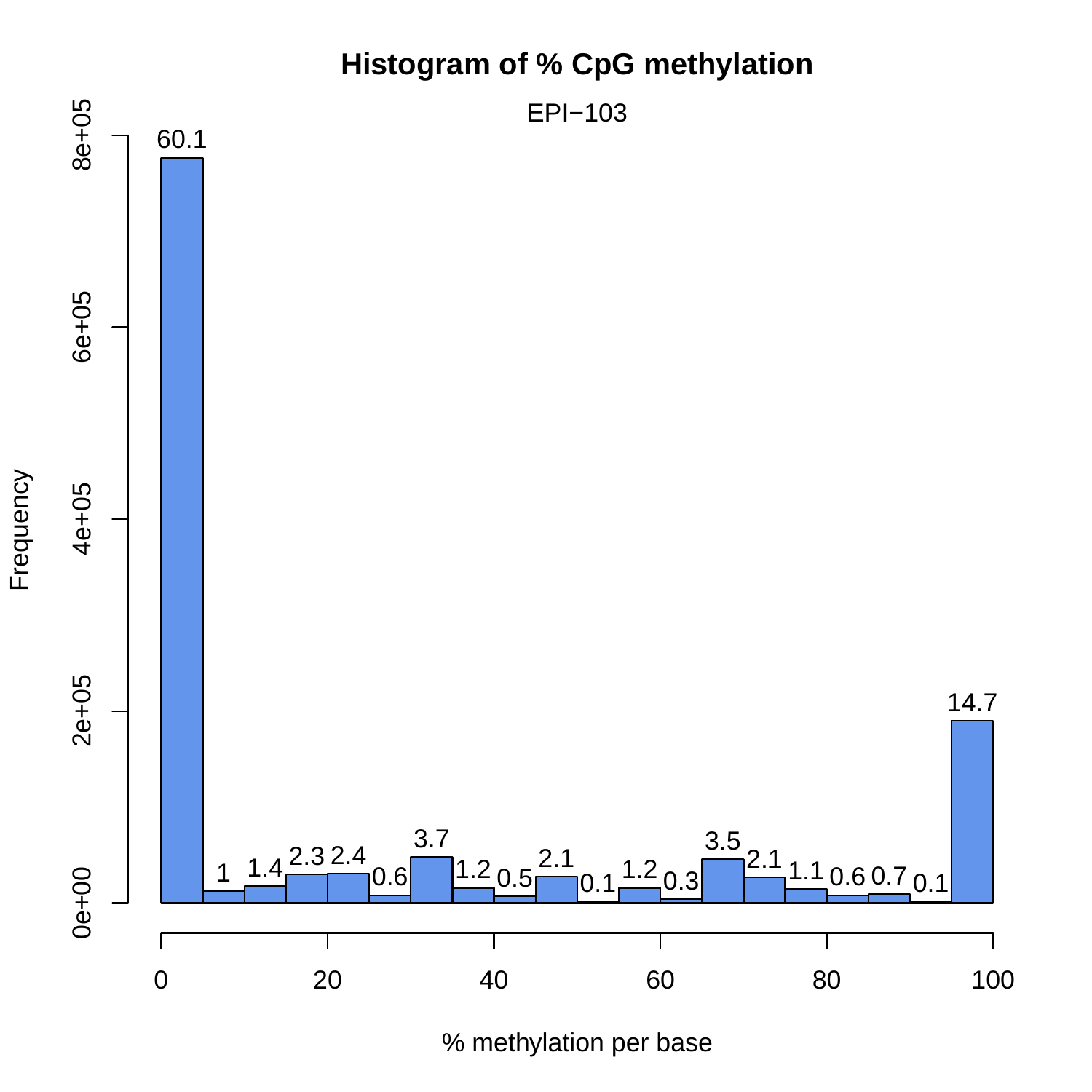EPI−104



% methylation per base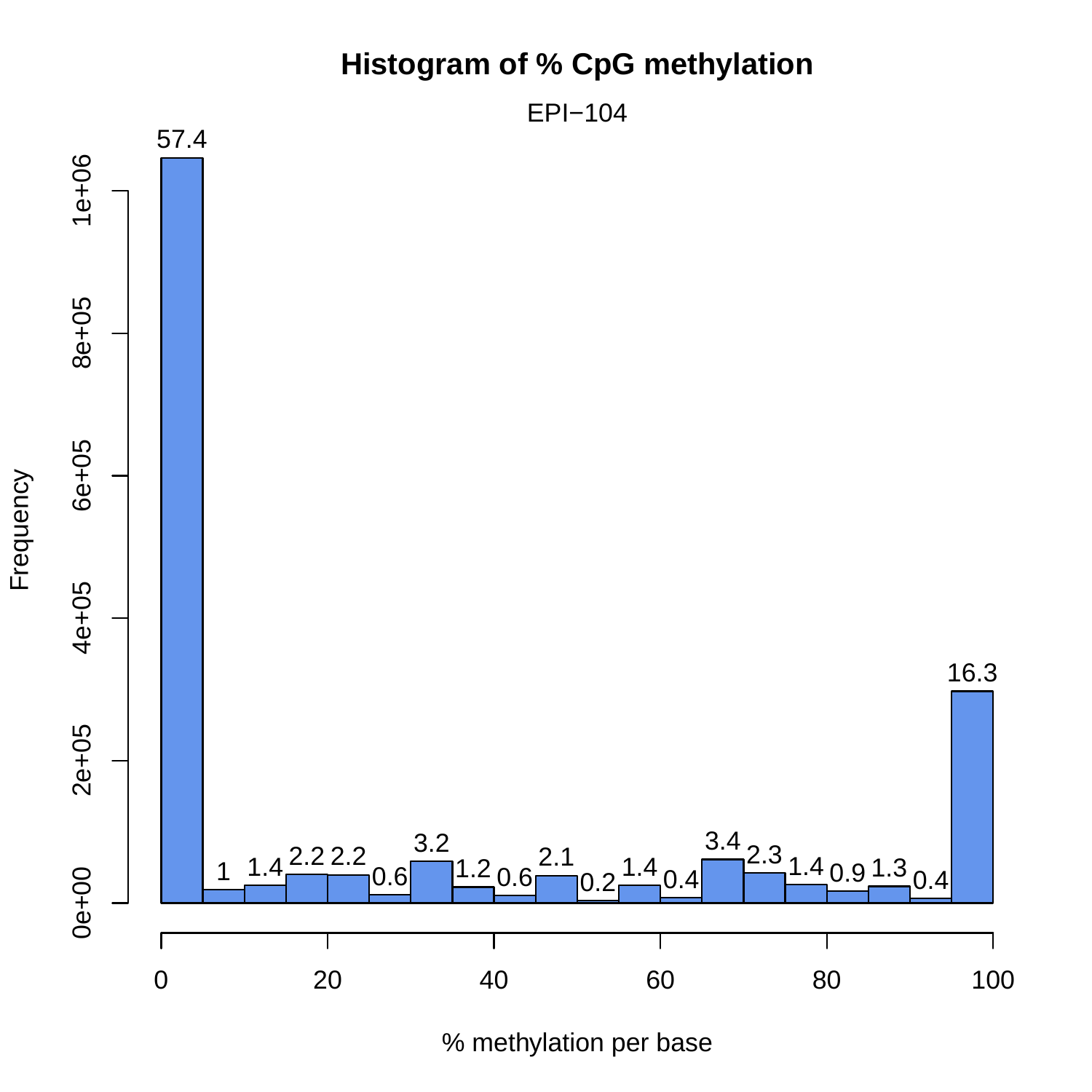

% methylation per base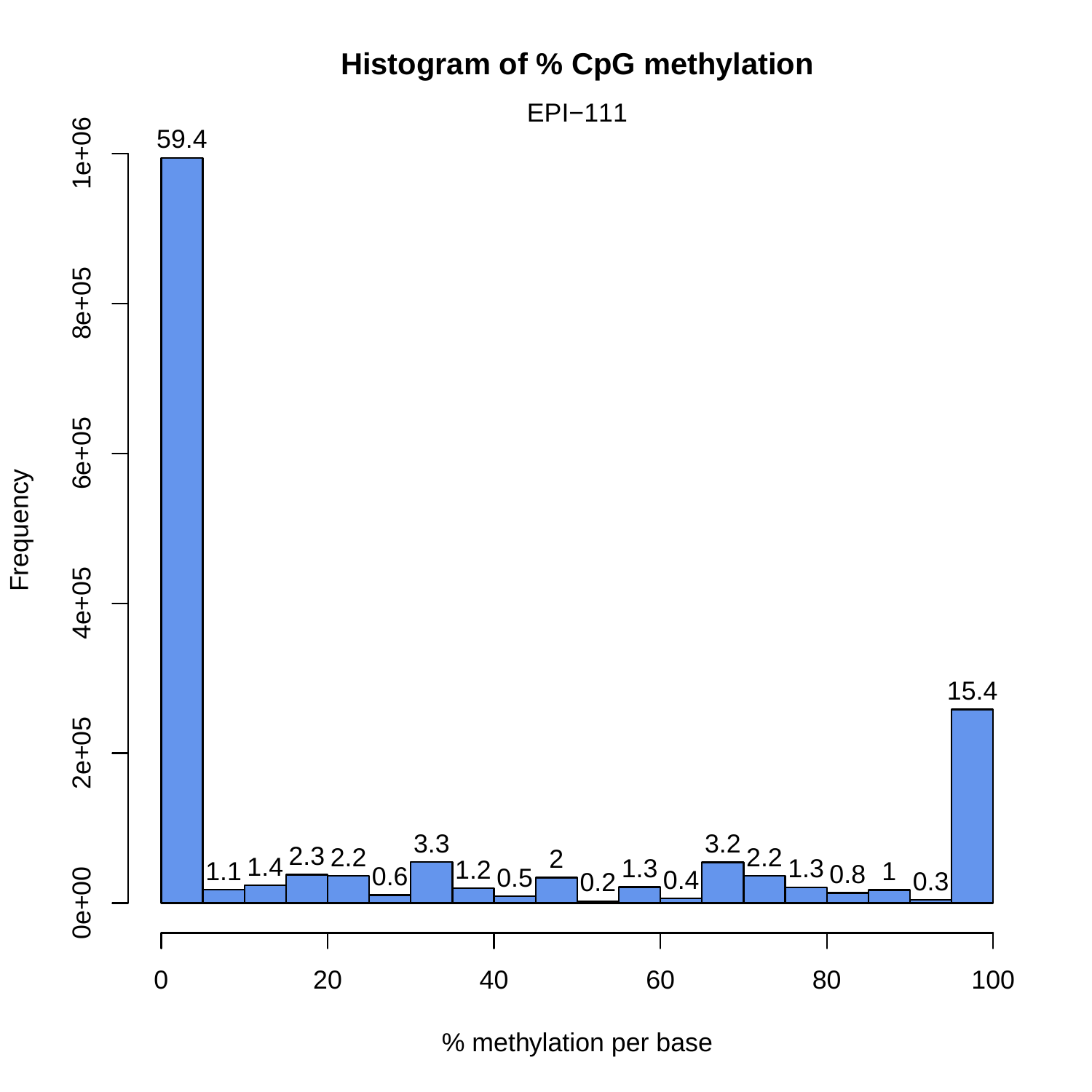

% methylation per base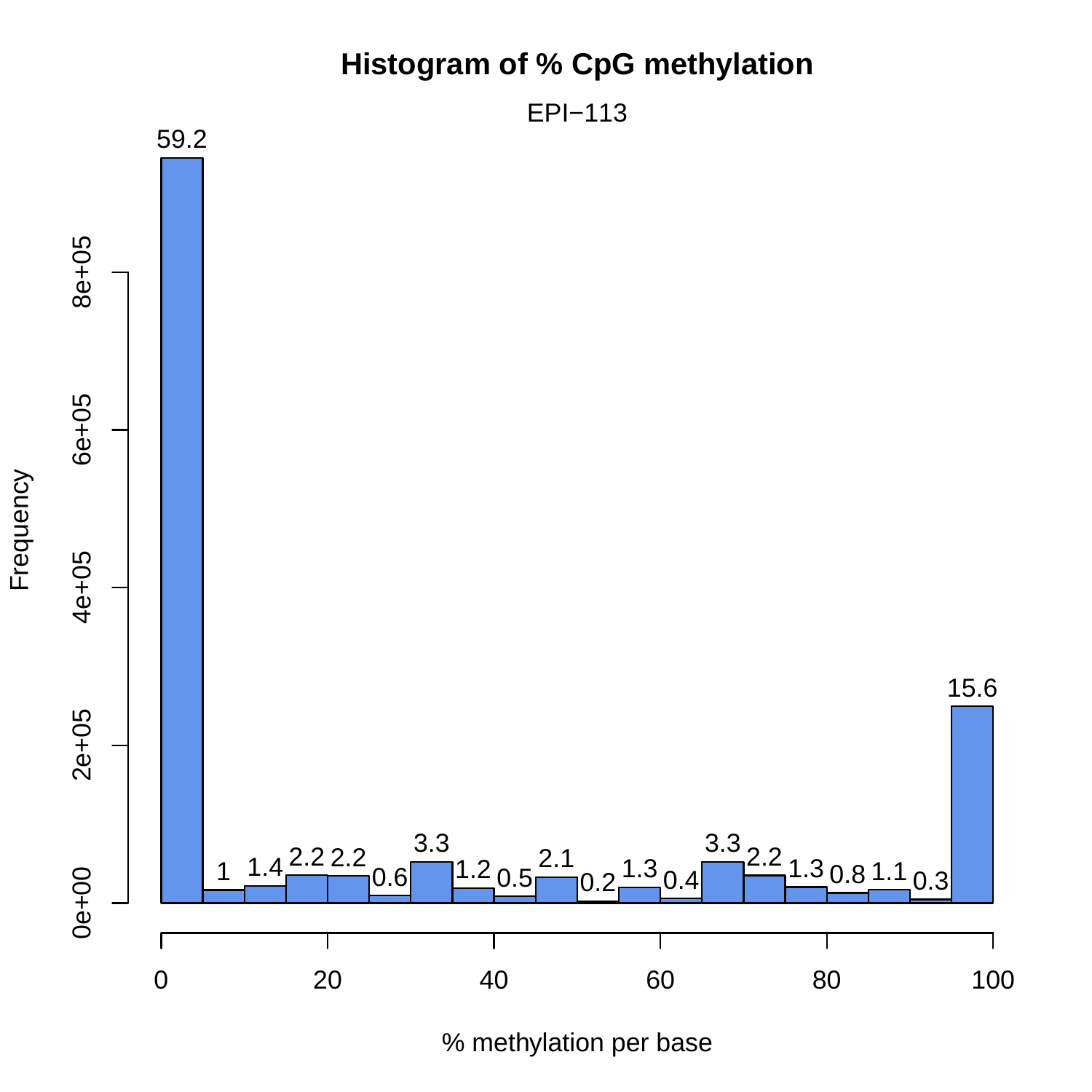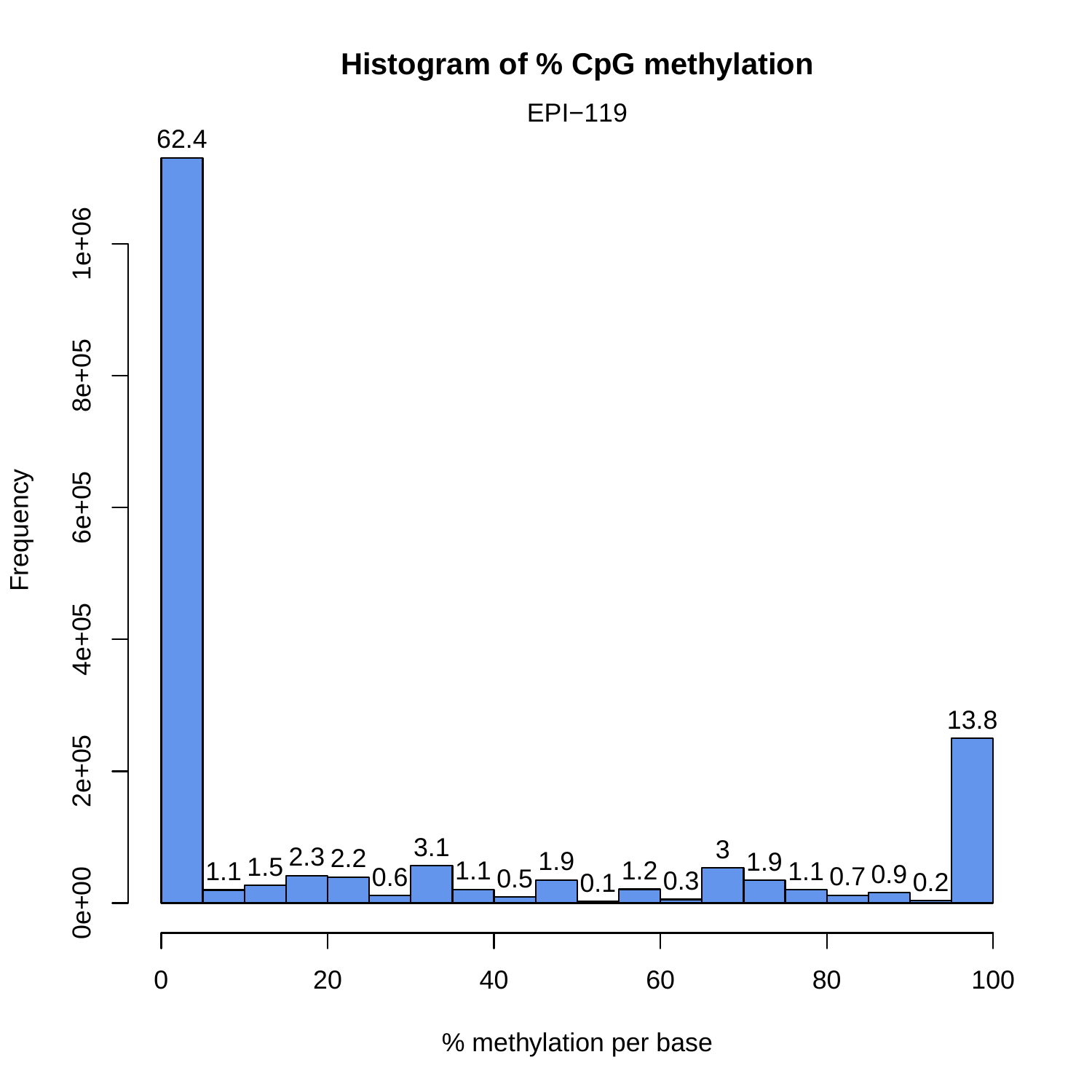

% methylation per base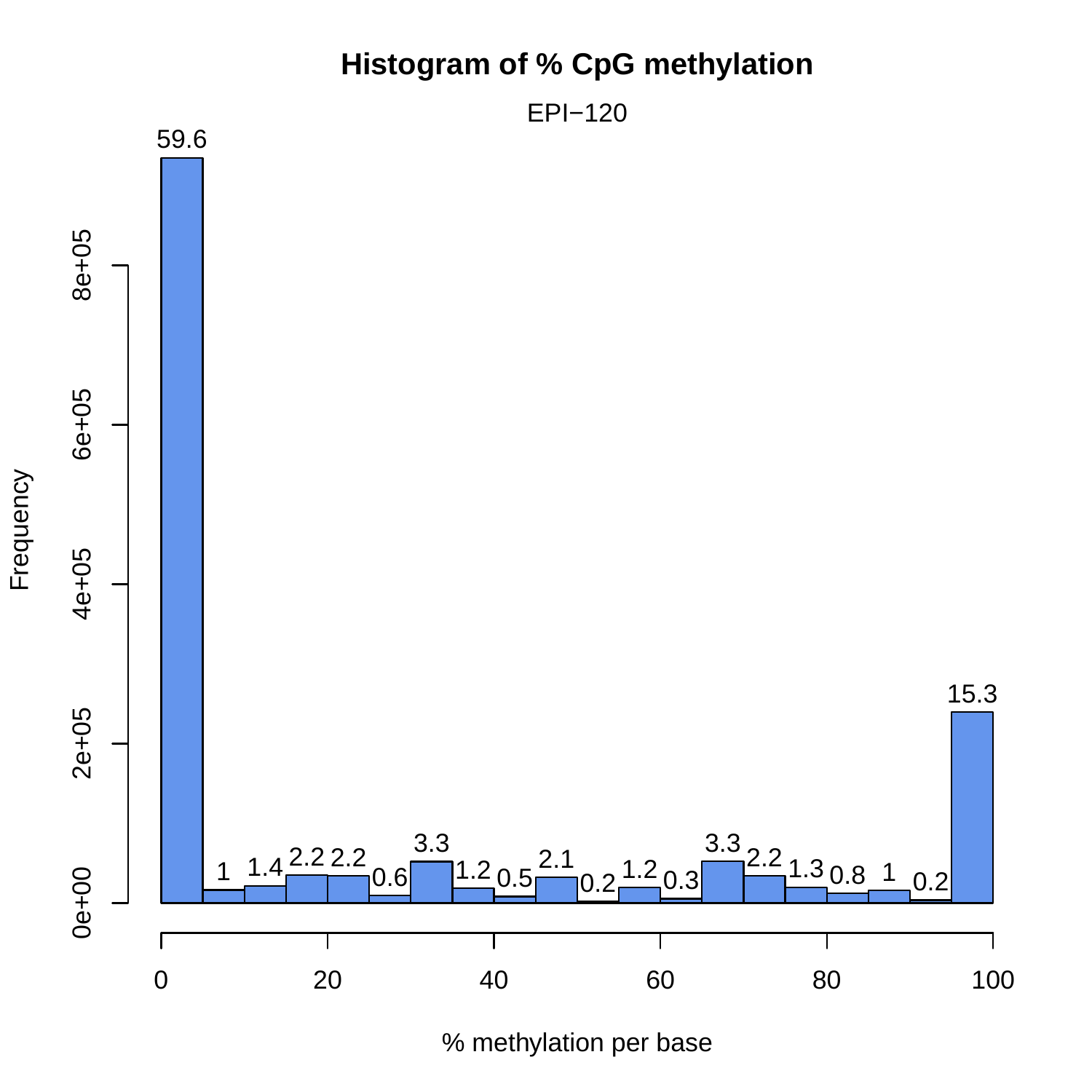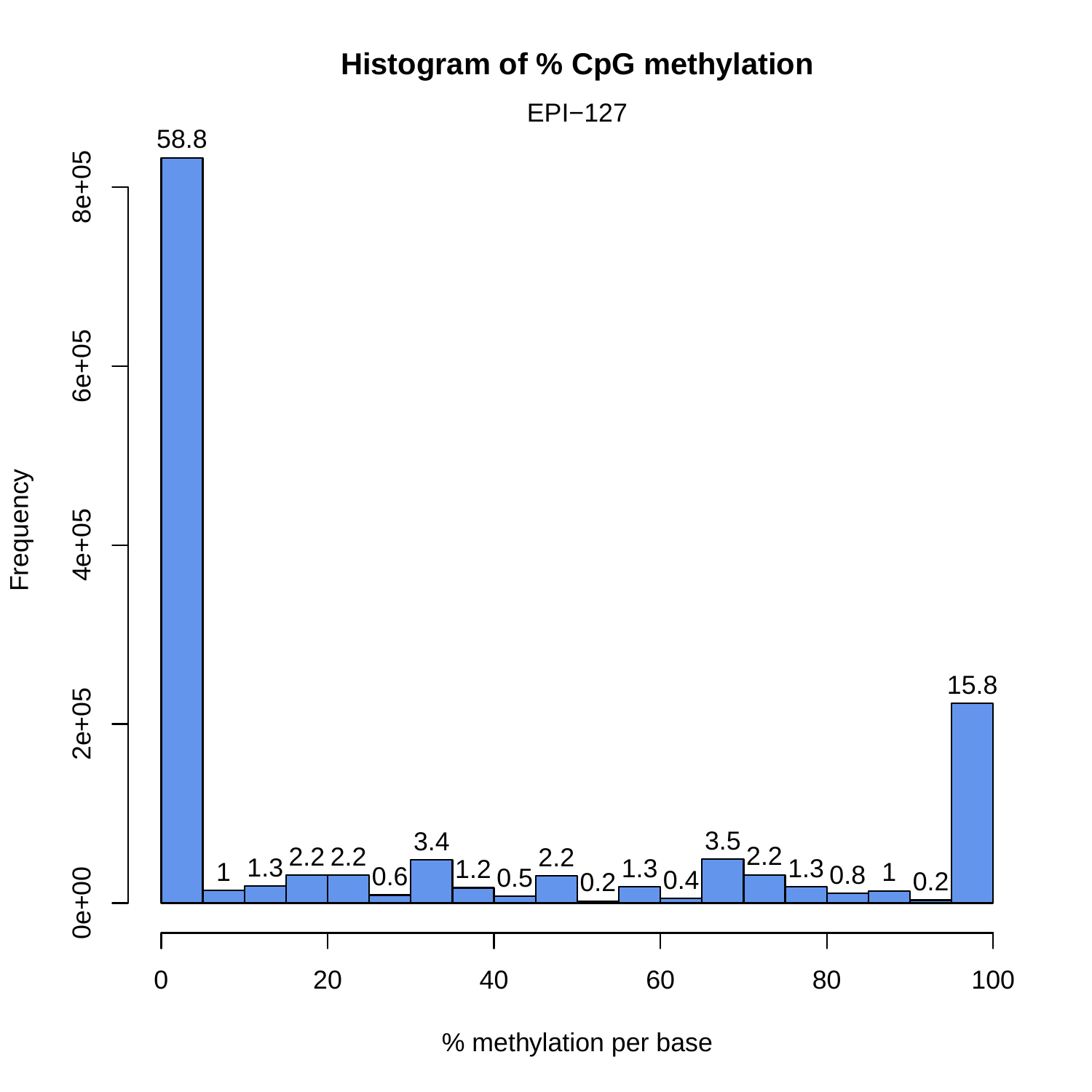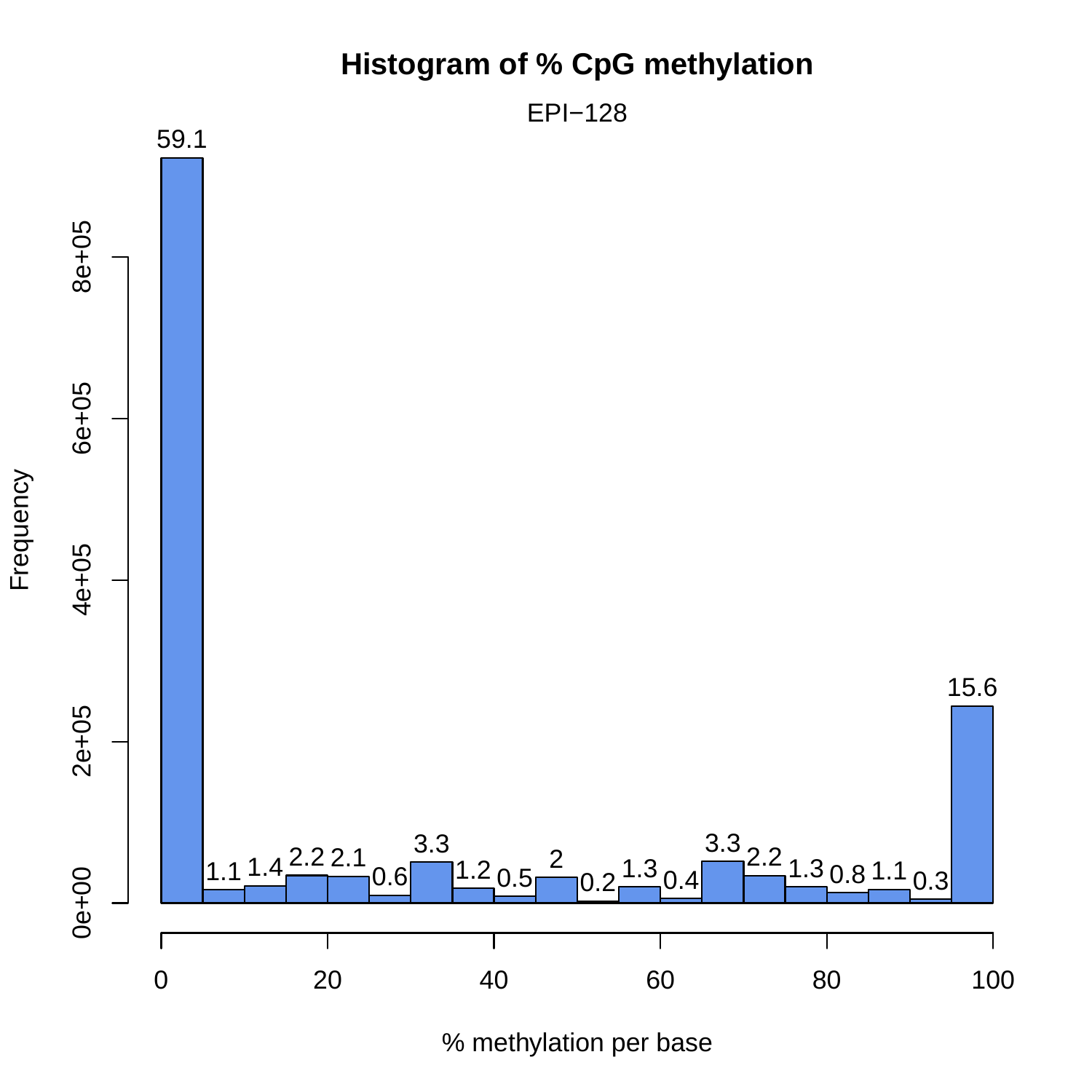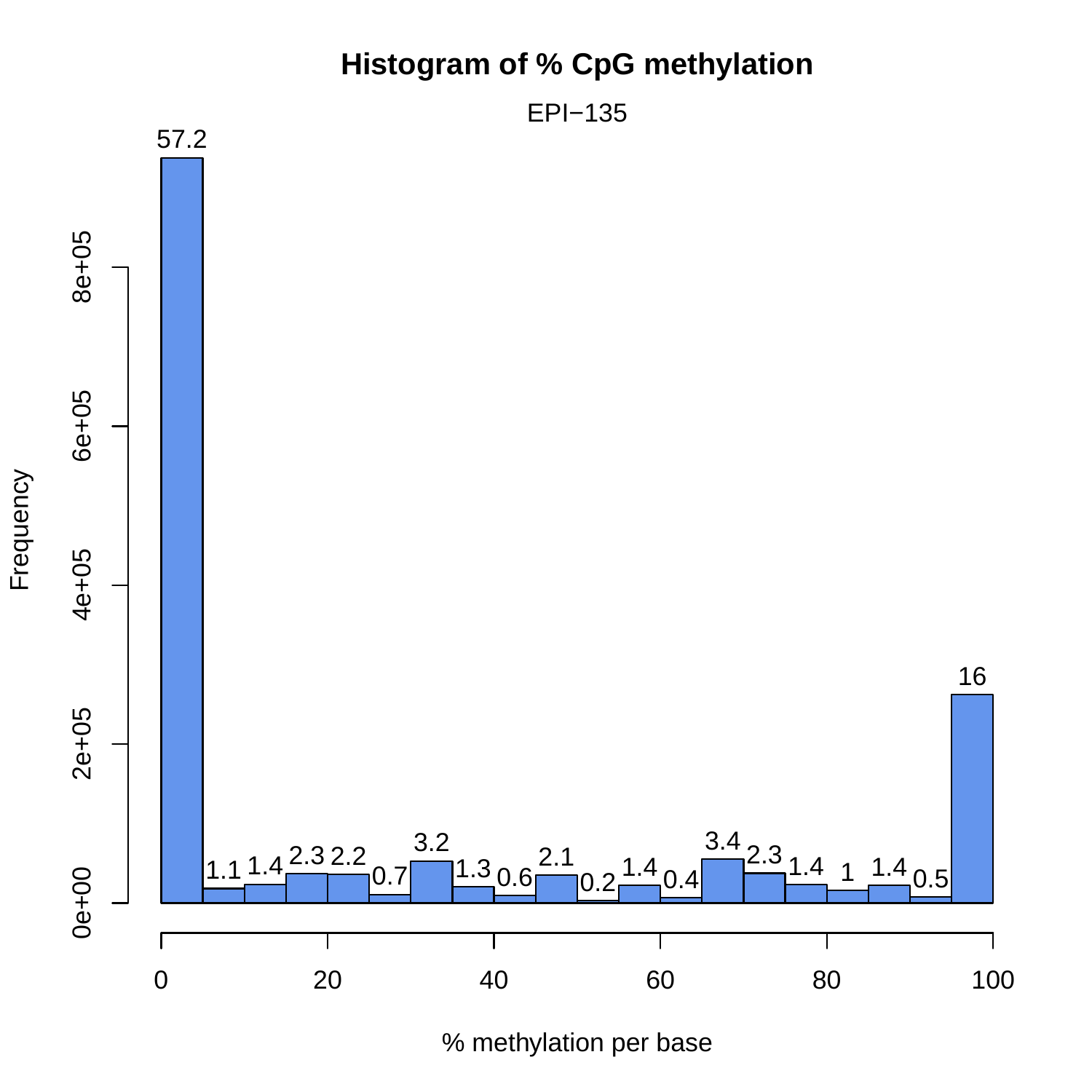

% methylation per base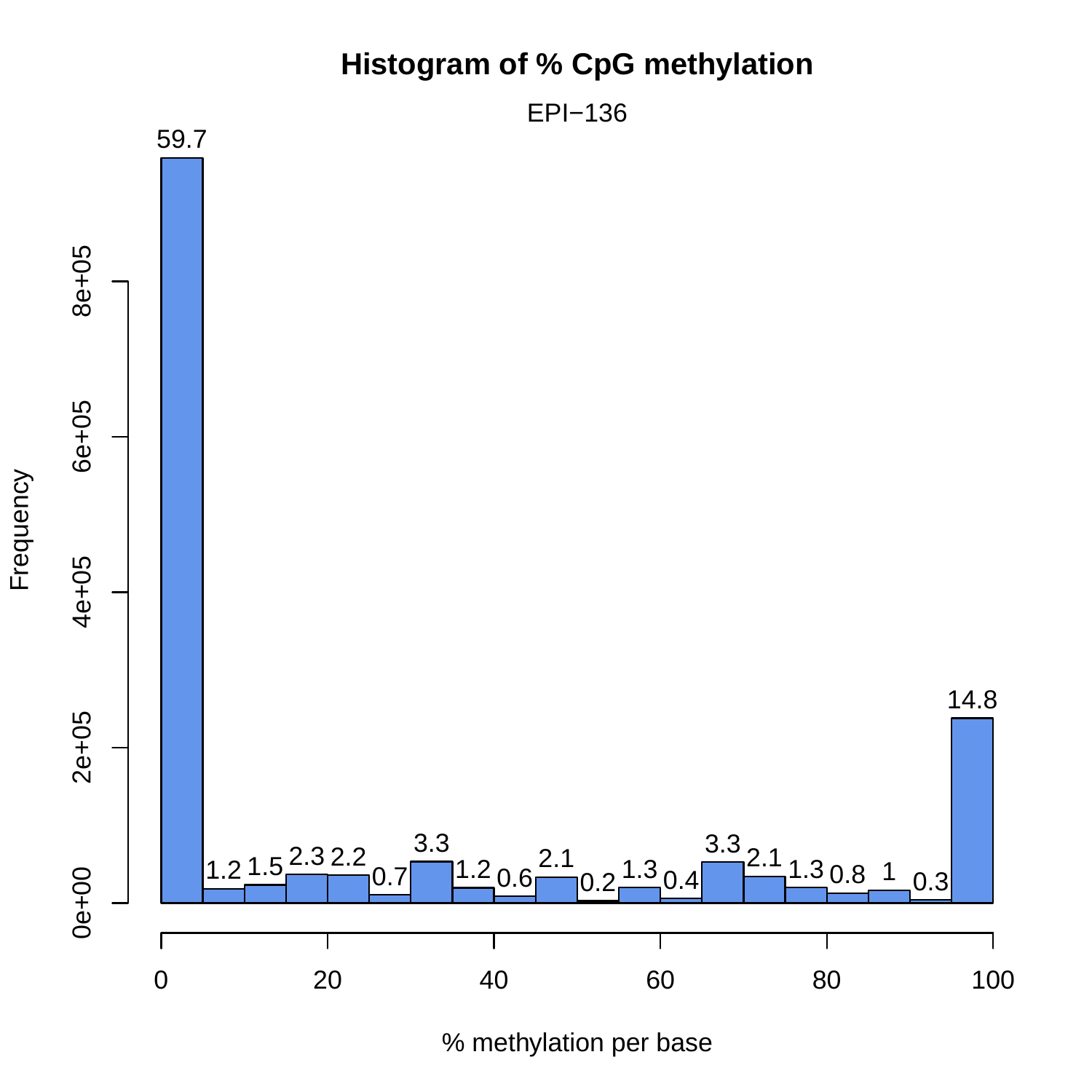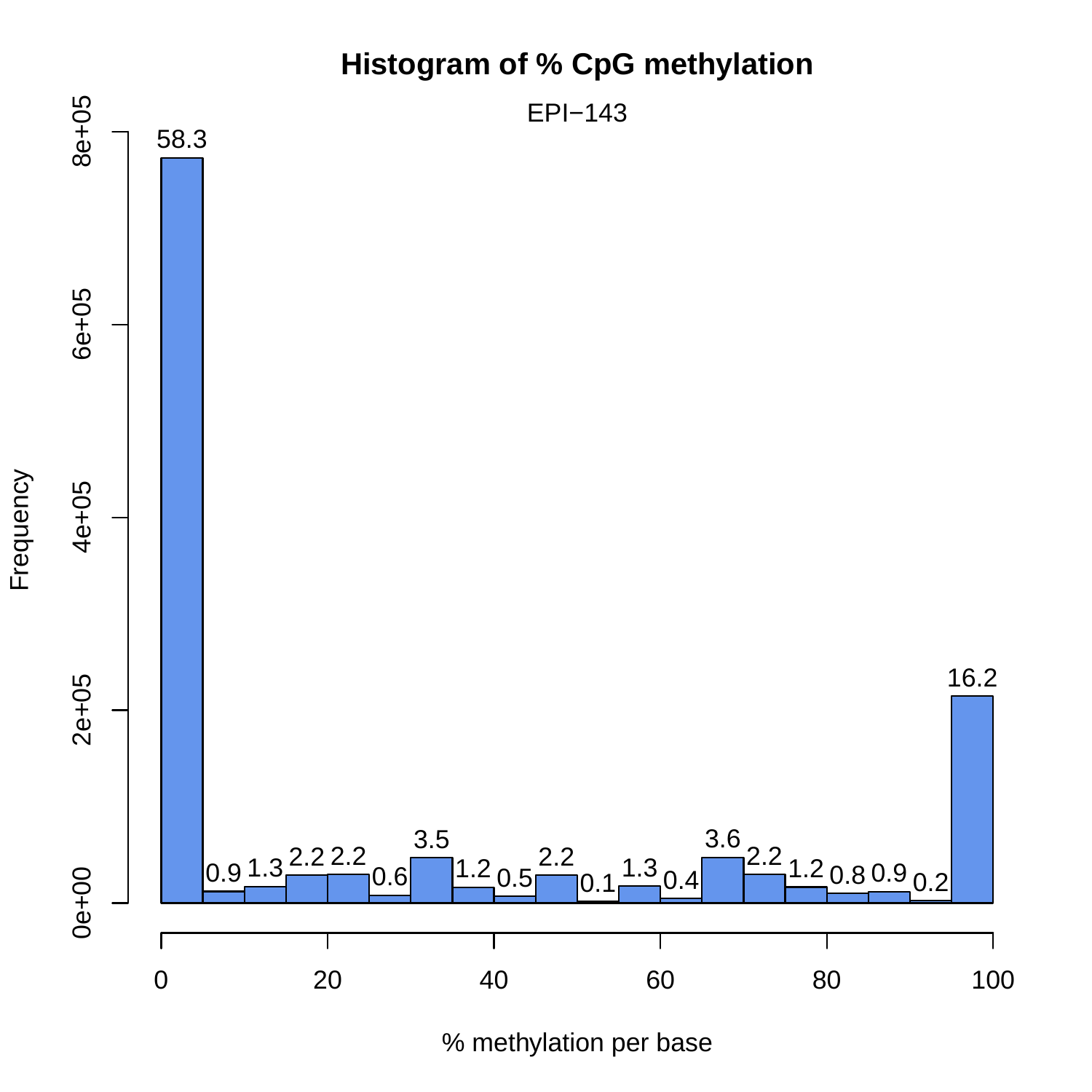

EPI−145



% methylation per base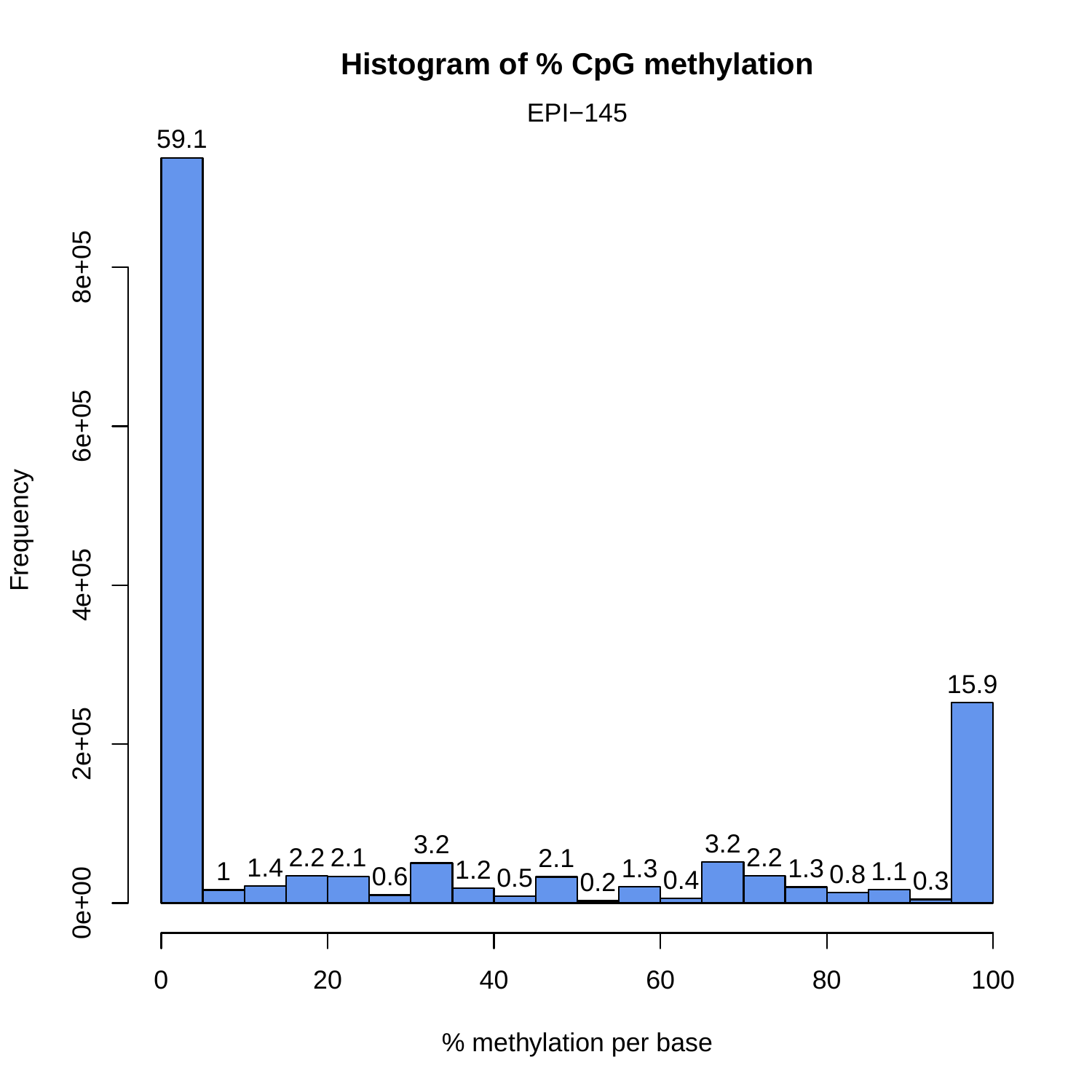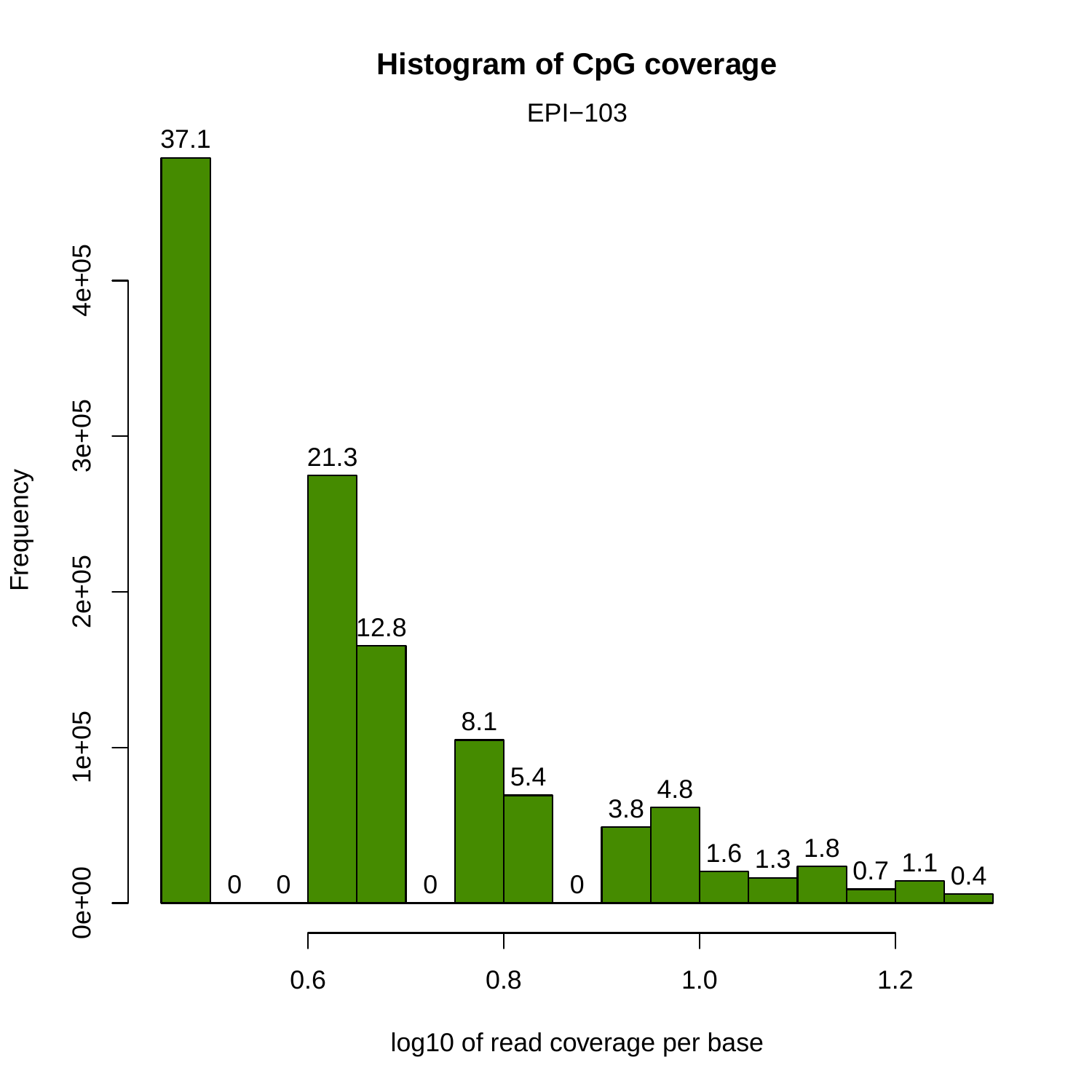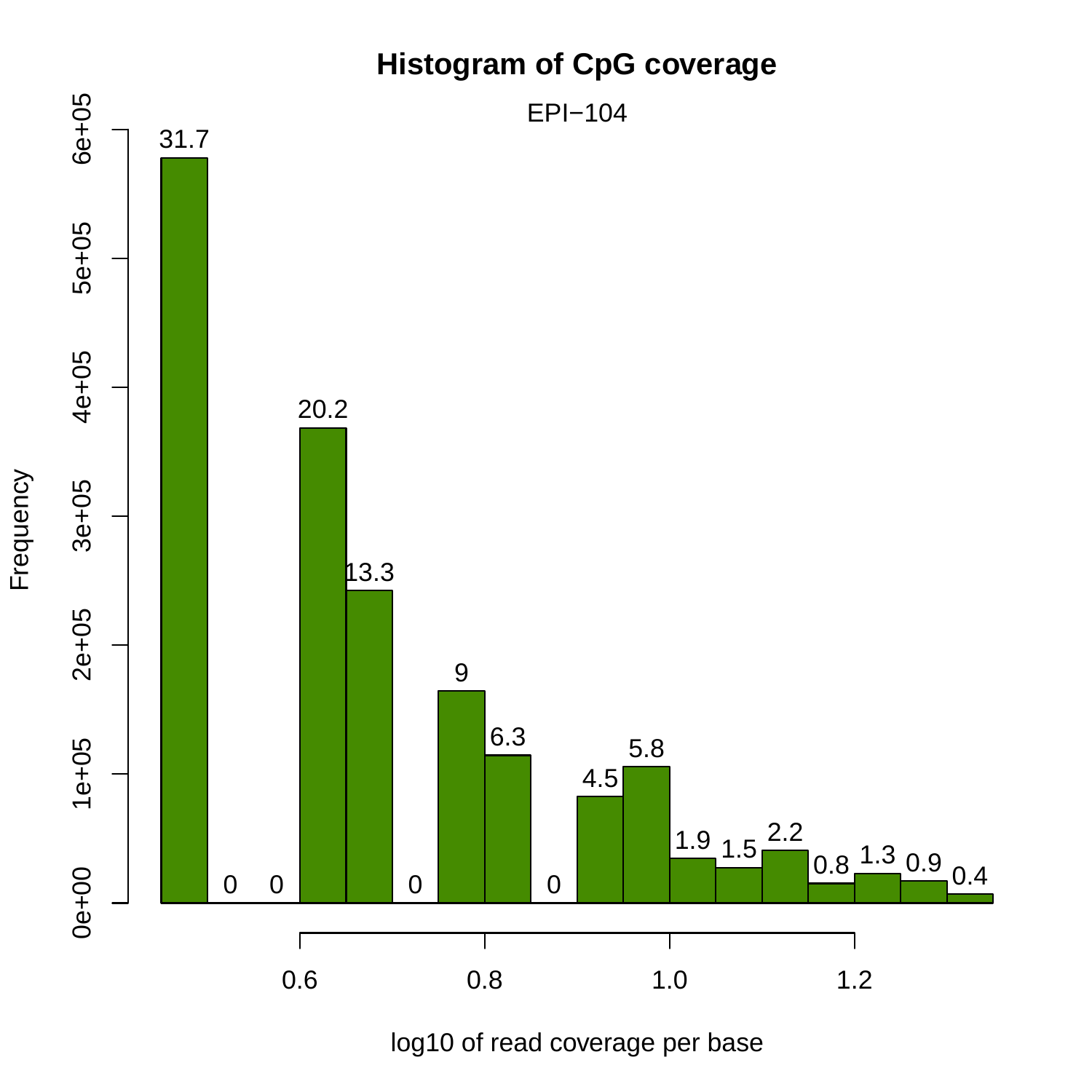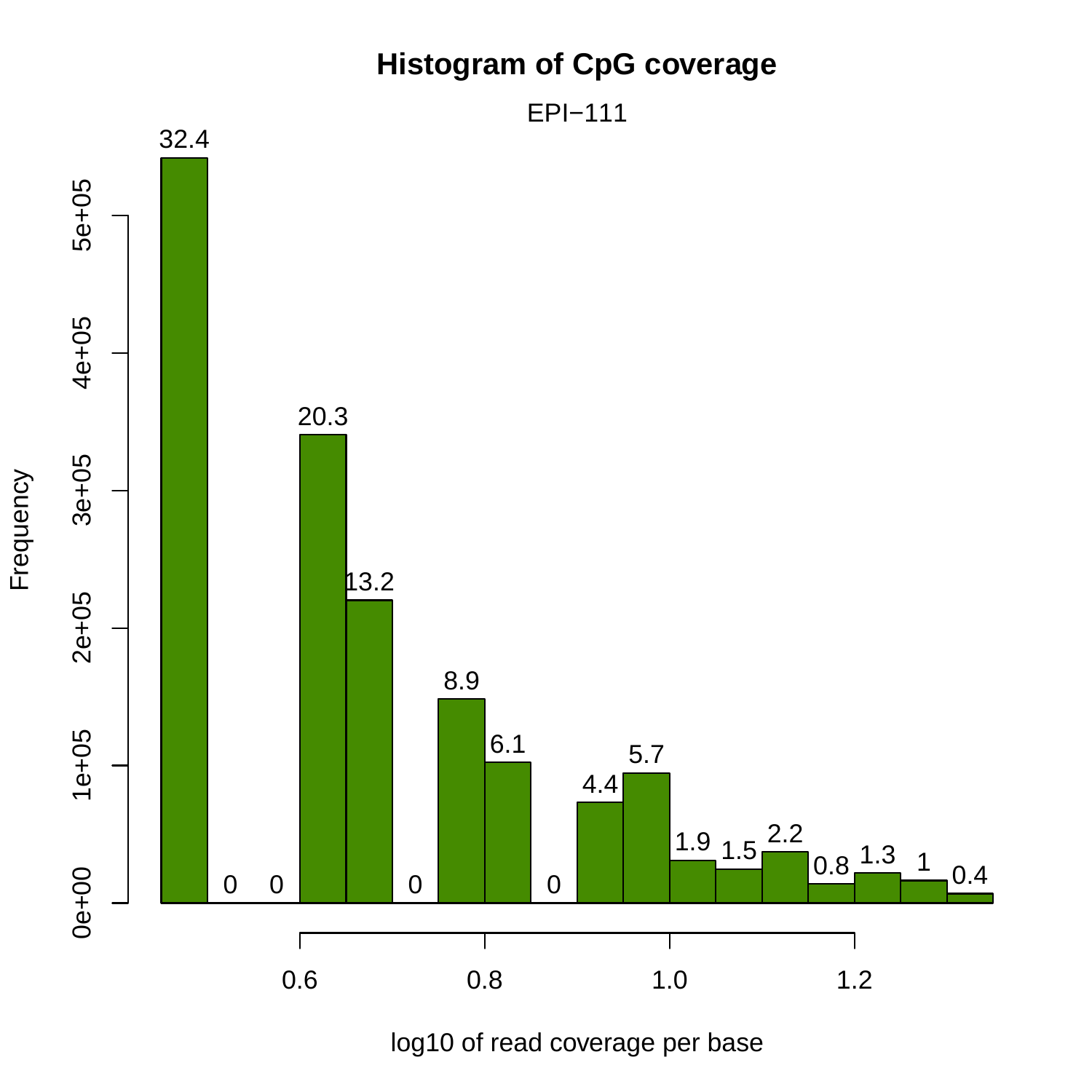

log10 of read coverage per base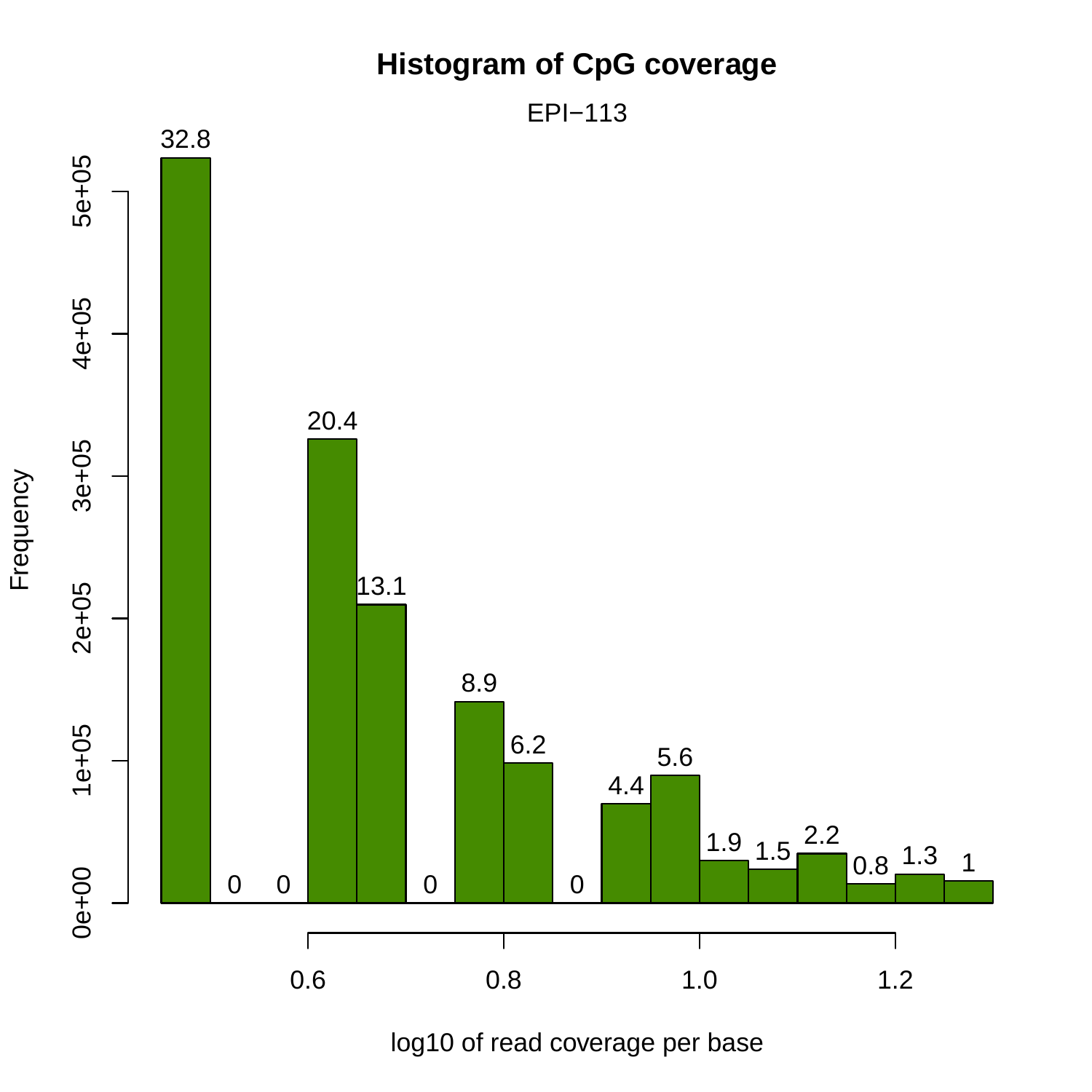### **Histogram of CpG coverage**



log10 of read coverage per base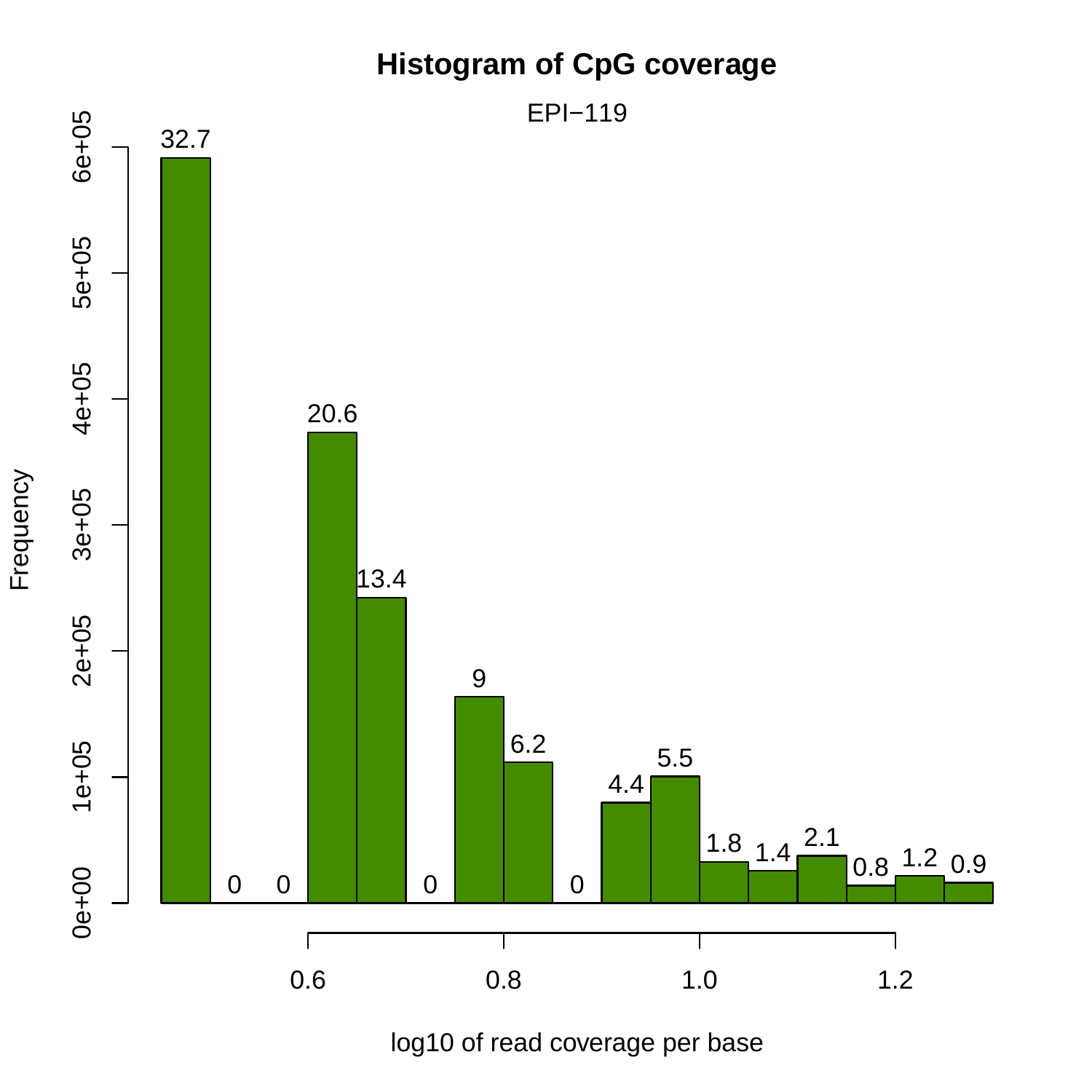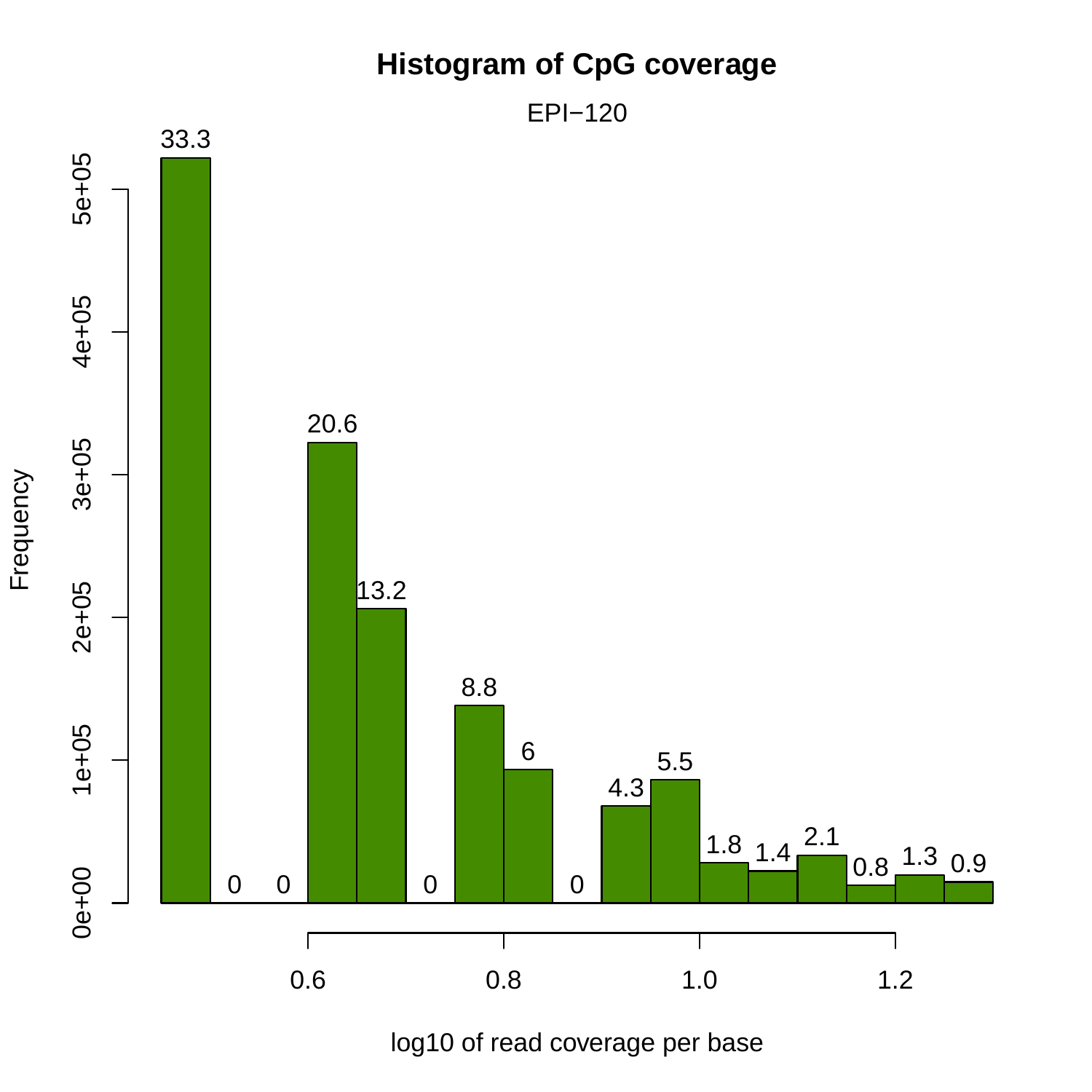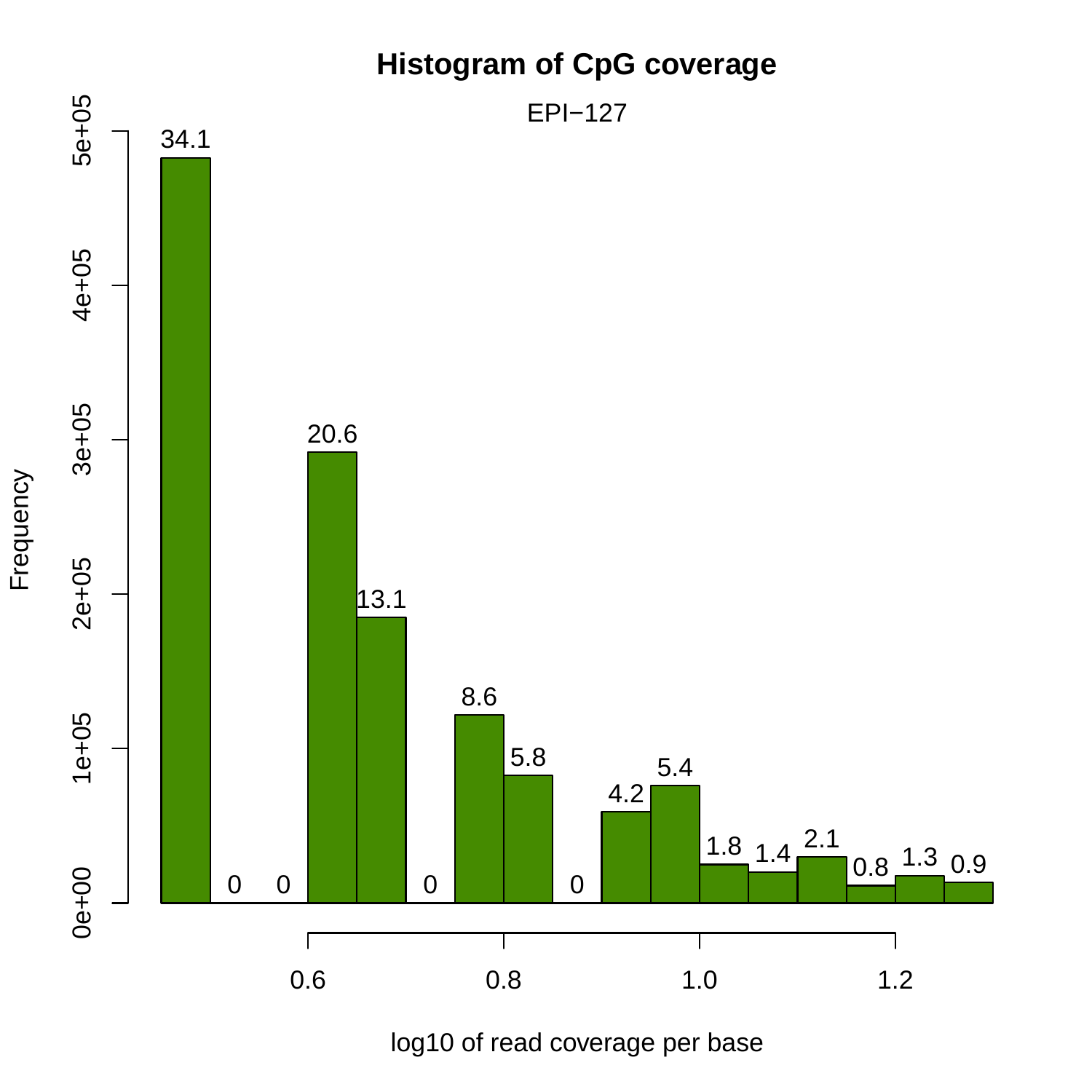

log10 of read coverage per base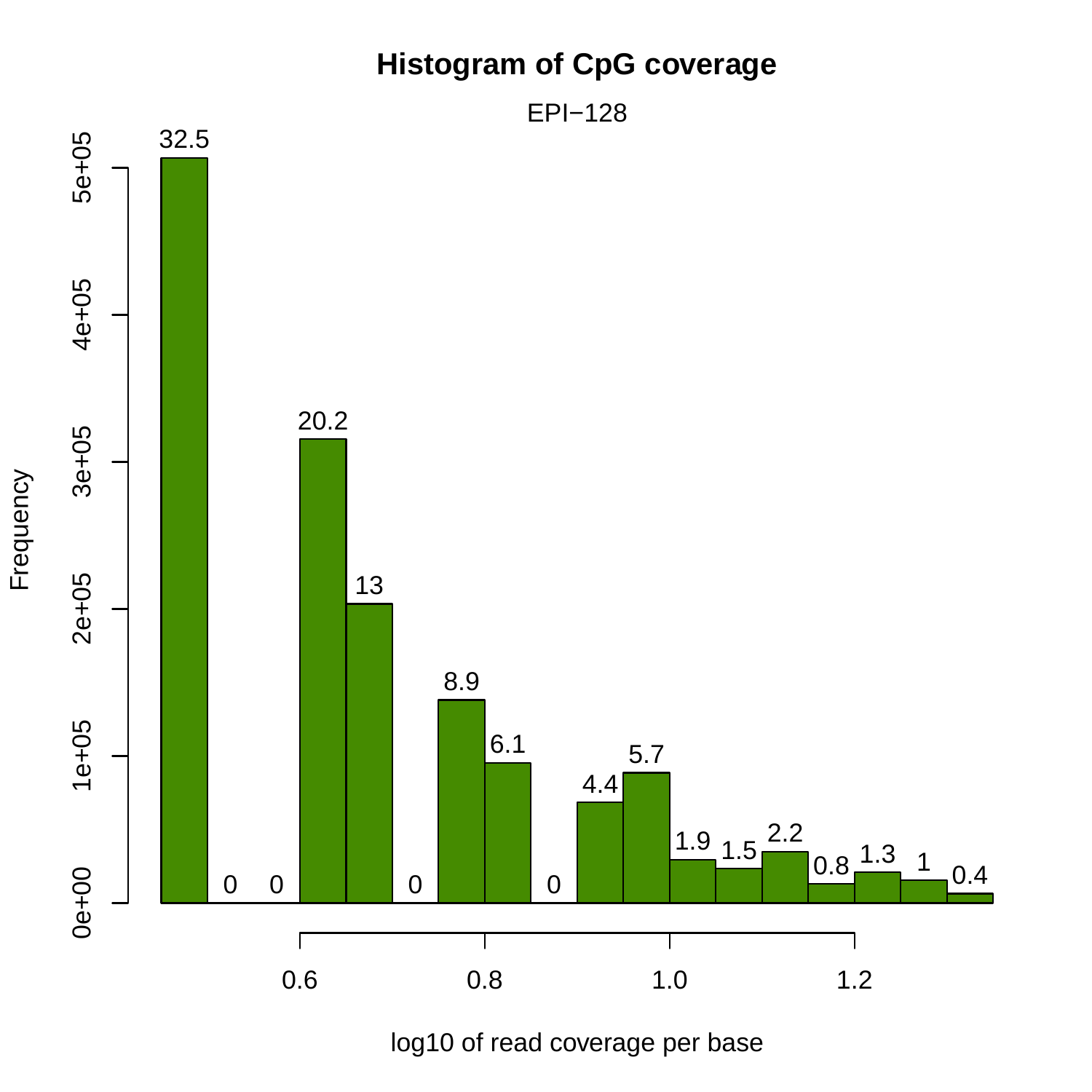### **Histogram of CpG coverage**



log10 of read coverage per base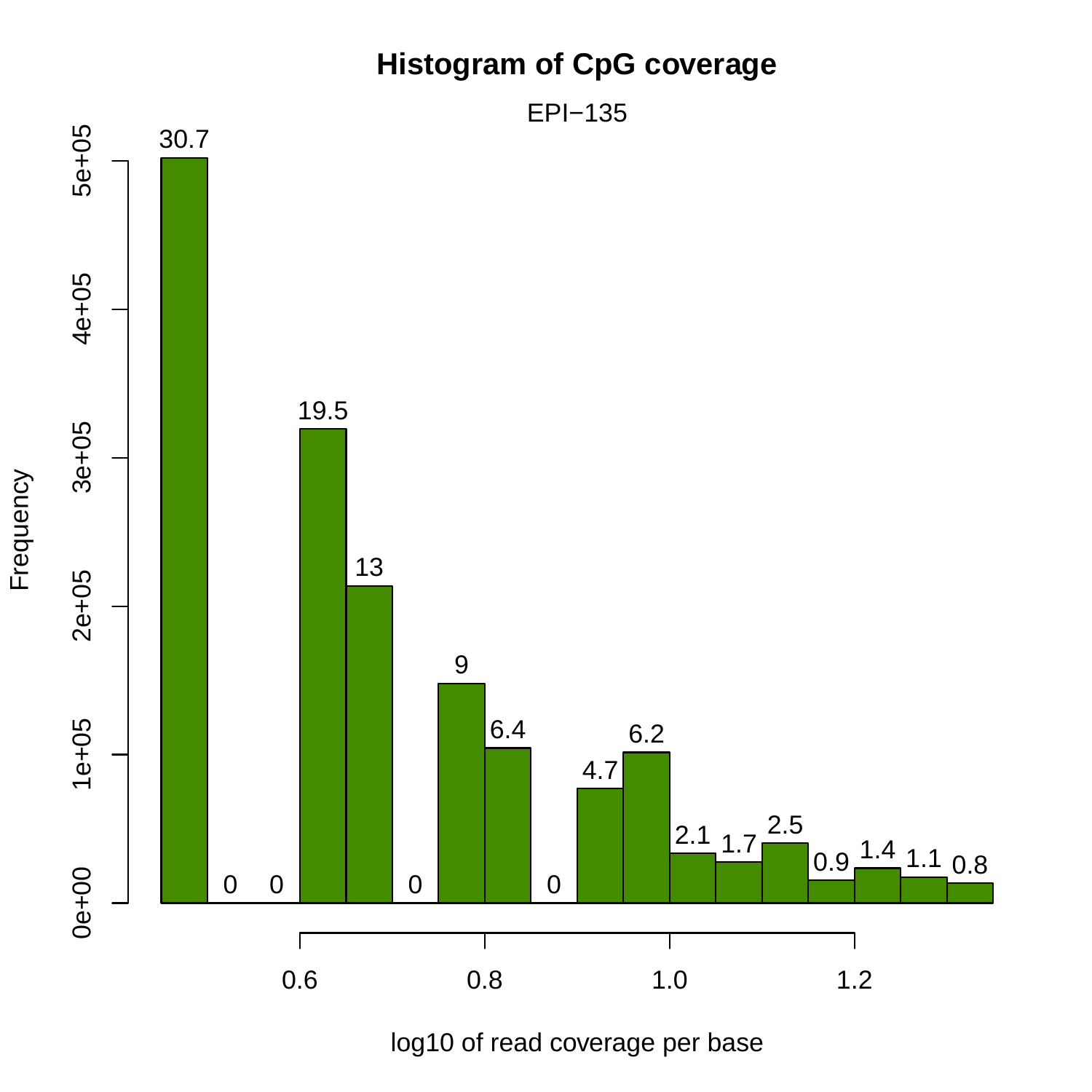### **Histogram of CpG coverage**



log10 of read coverage per base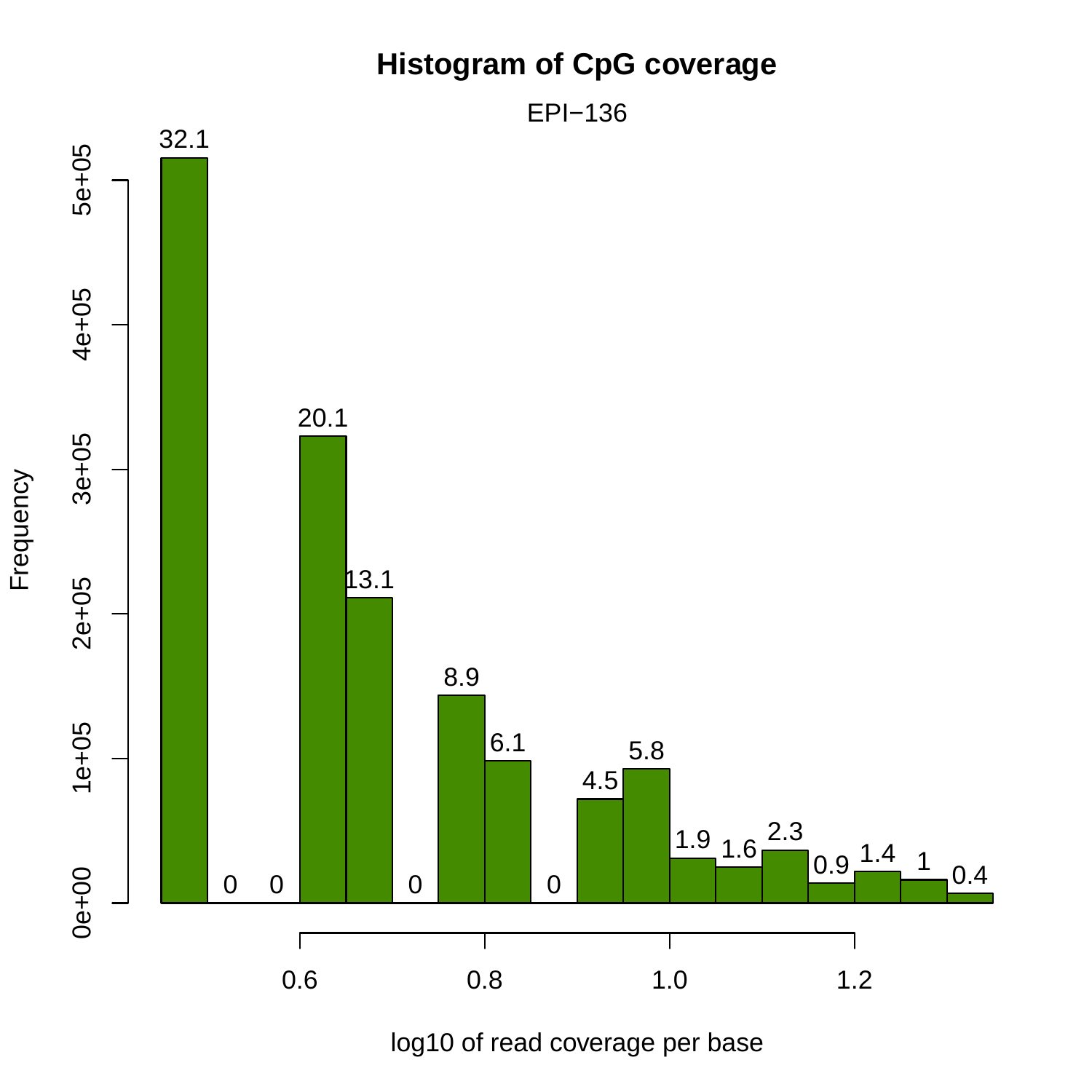

log10 of read coverage per base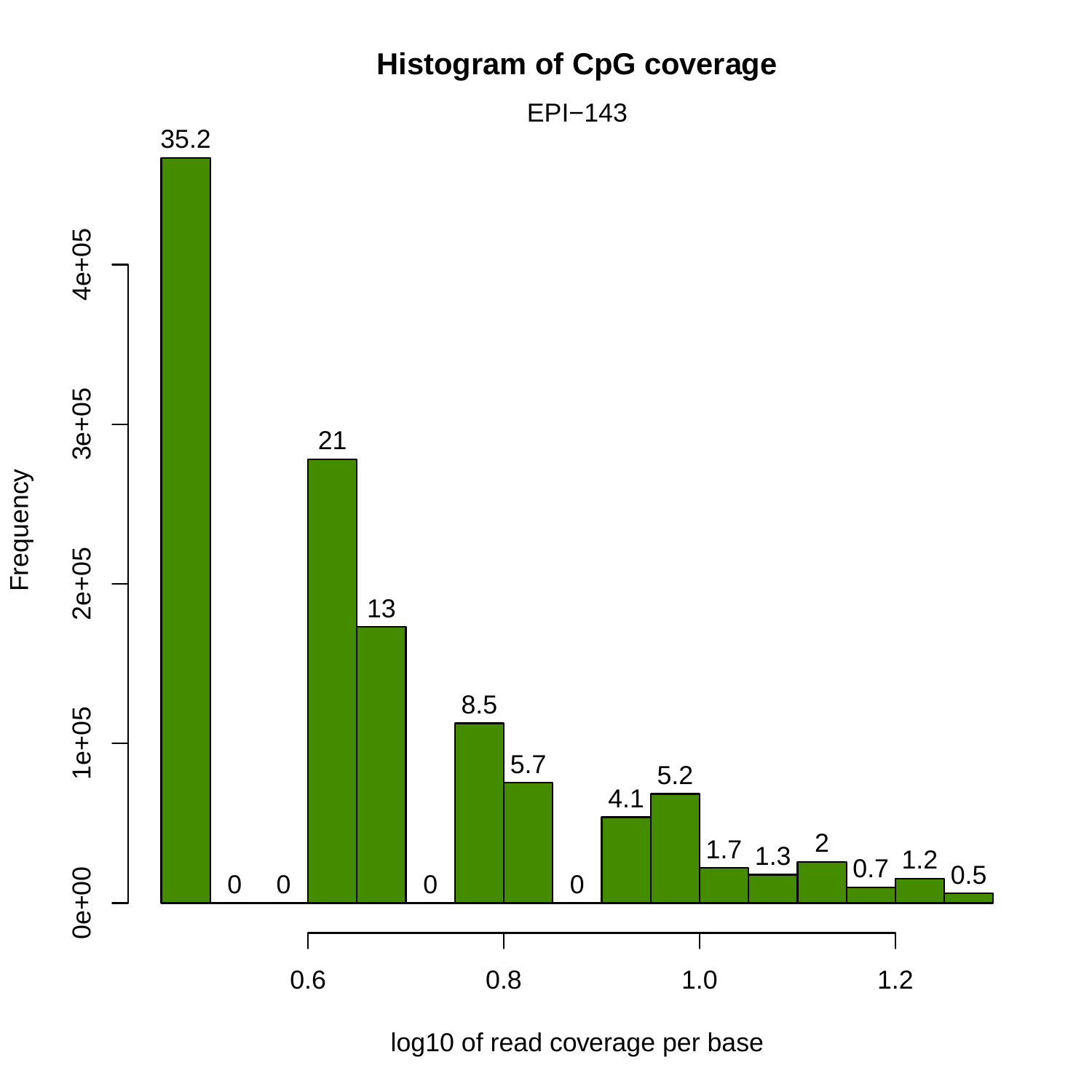### **Histogram of CpG coverage**



log10 of read coverage per base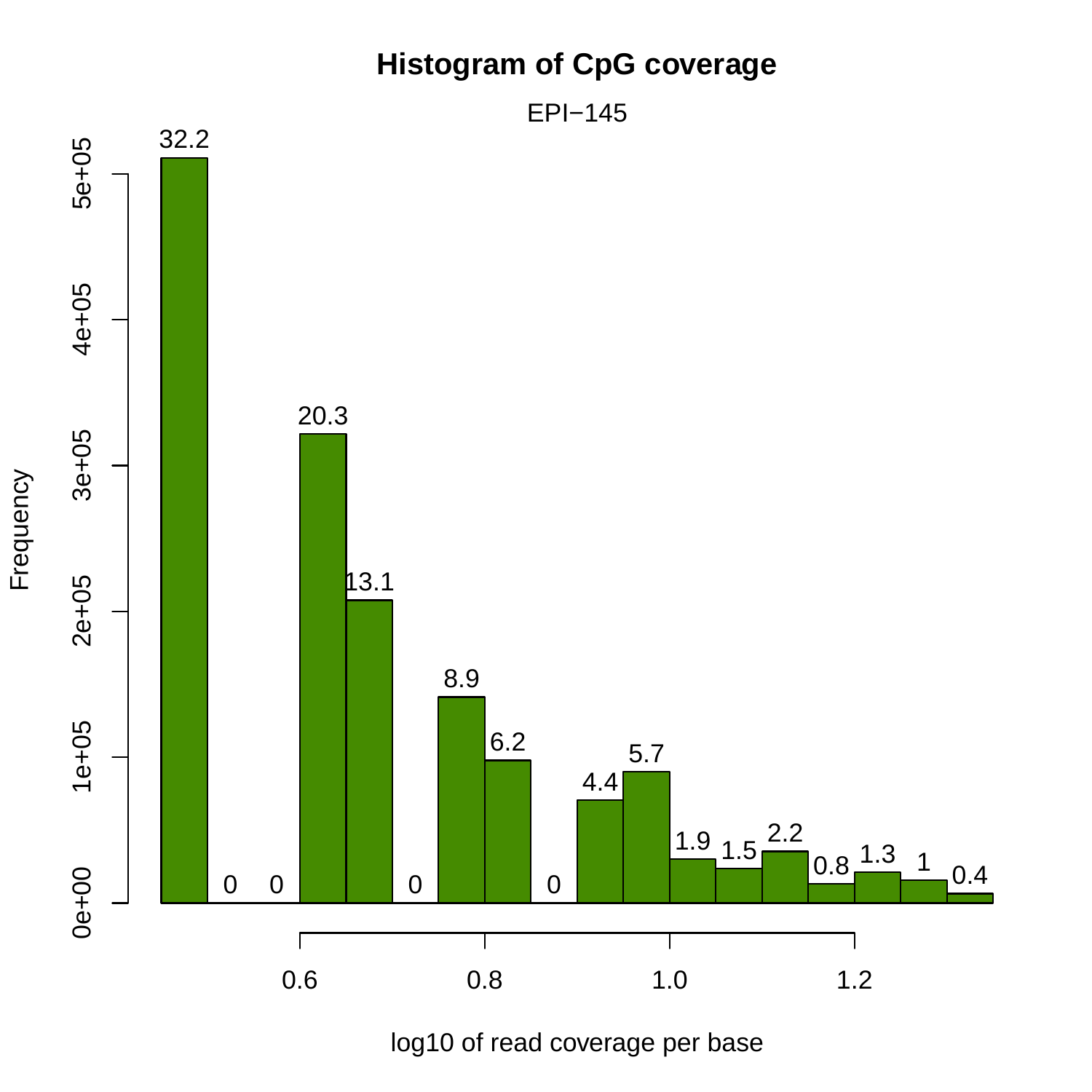### **CpG methylation clustering**